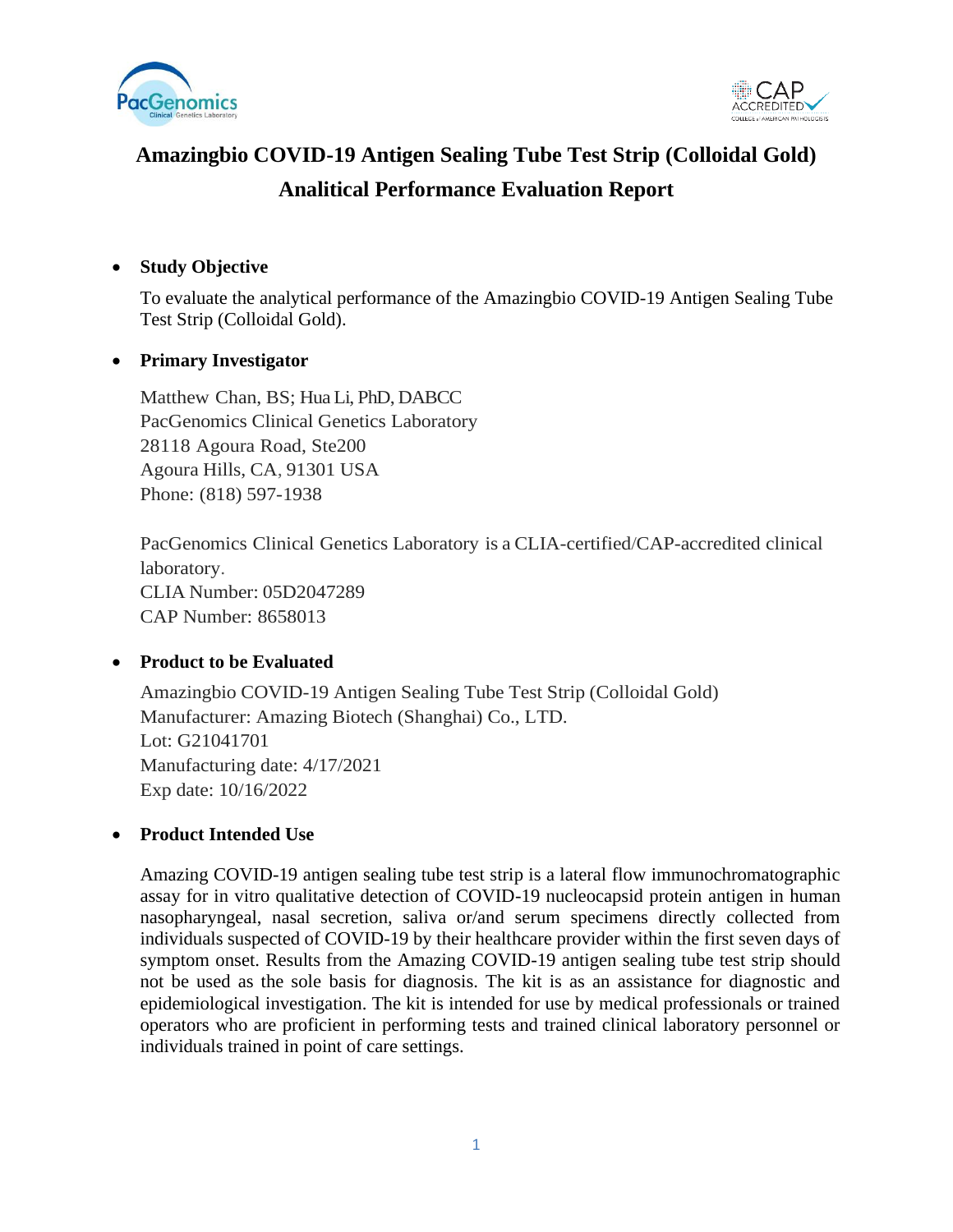



## • **Test Principle**

Amazing COVID-19 antigen sealing tube test strip is based on sandwich lateral flow immunochromatographic assay highly sensitively detecting COVID-19 nucleocapsid protein in human nasopharyngeal, nasal secretion, saliva or/and serum specimens, having an invisible T (test) zone and C (control) zone. When sample is applied into the test tube, the liquid will laterally flow on the surface of the test strip. If there is enough COVID-19 antigen in the sample, a visible T band will appear. The C band should always appear after a sample is applied, indicating a valid result. By this means, the device can accurately indicate the presence of COVID-19 antigen in the sample.

#### • **Components of the Diagnostic Kit**

The test kit consists:

- 1. Sealing tube test strip with sealed diluent, 20 kits in a pouch per box
- 2. Sample swab, 20 per box
- 3. One instruction for use, per box

#### • **Storage conditions and Shelf life**

The kit can be stored at room temperature  $(4-30^{\circ}C)$ . It is stable through the expiration date (18 months) marked on the foil pouch. Please seal the pouch carefully if batch tube still left inside and should use it up in one week once the pouch is opened.

DO NOT FREEZE. Do not store the test kit in direct sunlight.

#### • **Specimen Requirements**

Nasopharyngeal (NP) swab collection: Tilt patient's head back 70 degrees. Gently and slowly insert swab through the nostril parallel to the palate (not upwards) until resistance is encountered or the distance is equivalent to that from the ear to the nostril of the patient, indicating contact with the nasopharynx. Gently rub and roll the swab. Leave swab in place for several seconds to absorb secretions. Slowly remove swab while rotating it. Specimens can be collected from both nostrils using the same swab. Place swab, tip first, into the transport collection tube provided. Label the tube and place inside the small biohazard bag and seal the top of the bag. Place the small biohazard bag with the collected specimen into a larger second biohazard collection bag and seal the top of the bag.

**Nasal swab collection**: Insert the entire collection tip of the swab provided (usually  $\frac{1}{2}$  to  $\frac{3}{4}$  of an inch, or 1 to 1.5 cm) inside the nostril. Firmly sample the nasal wall by rotating the swab in a circular path against the nasal wall at least 4 times. Take approximately 15 seconds to collect the specimen. Be sure to collect any nasal drainage that may be present on the swab. Repeat in the other nostril using the same swab. Place swab, tip first, into the transport tube provided. Label the tube and place inside the small biohazard bag and seal the top of the bag. Place the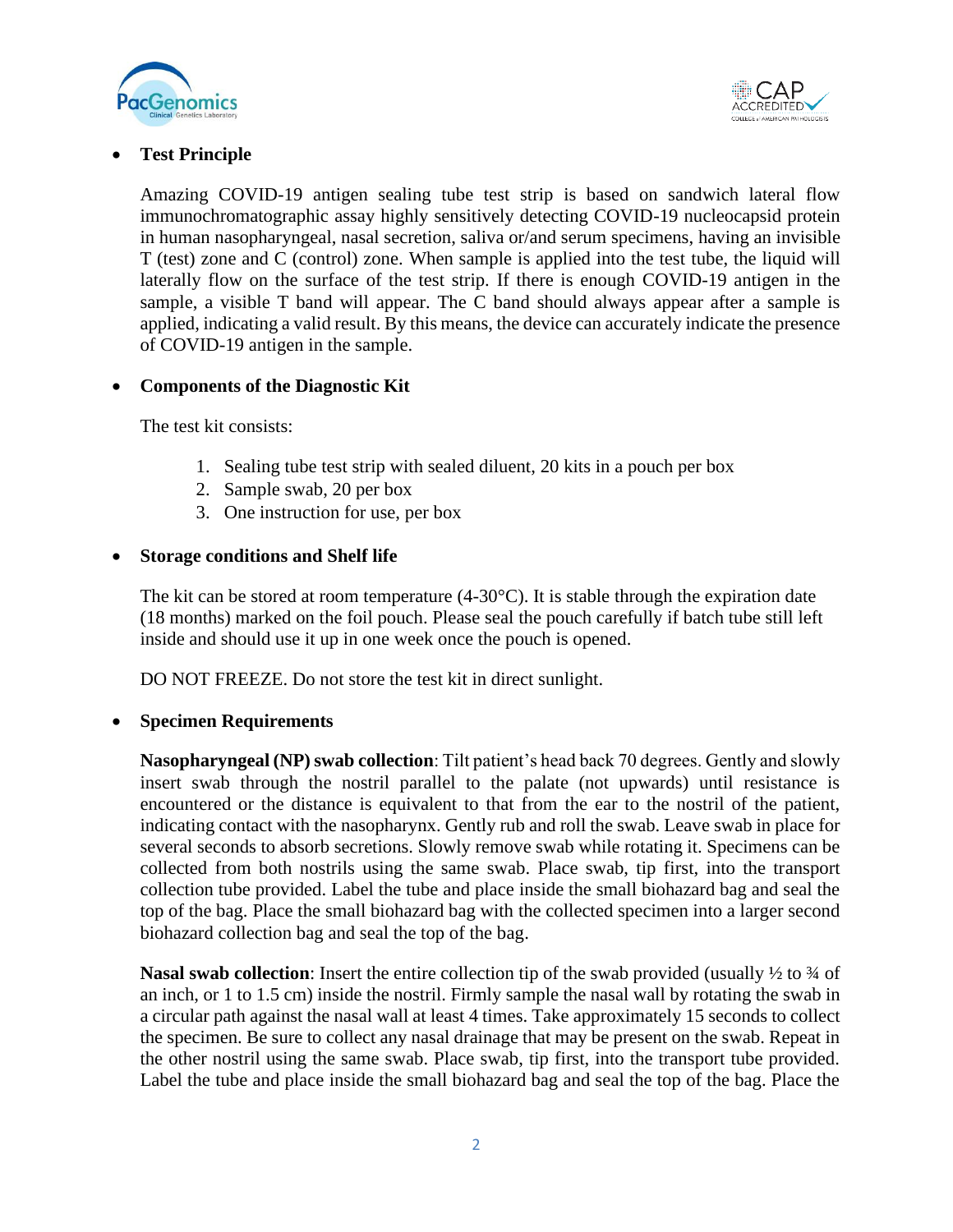



small biohazard bag with the collected specimen into a larger second biohazard collection bag and seal the top of the bag.

• **Test Procedure**



- 1. Take out the kit and equilibrate to room temperature  $(20~25~\text{°C})$ . Open the foil pouch, take needed sealing tube test strips for test and seal the pouch carefully. Please use it up in one week once the pouch is opened. Write the patient's ID on the tube if required.
- 2. Carefully observe the top of the strip from outside, if the sensing paper changes to pink or white, please discard; if it remains blue go to next step  $\Box$
- 3. Prepare for taking sample. To remove any excess mucus, gently blow your nose into a tissue and discard it into a closed bin.
- 4. Take out the swab from the bag and use the end of the swab pole to break the aluminum foil. Make sure the hole is big enough.
- 5. Collect the sample. Carefully insert the swab tip around 2.5cm into one nostril until you feel a slight resistance. Roll the swab firmly around the inside of the nostril, making 10 complete circles. Repeat with the other nostril using the same swab.
- 6. Insert the sampled swab into the tube where there is a centre hole surrounded by four inner walls. Rotate the tip of the swab against the inner walls 5 times and rub the swab tip in an up and down motion against the inner walls 3 times  $\left( 3 \right)$
- 7. Break the Touchsoft TM swab and leave the tip in the tube  $\left(4\right)$
- 8. Turn the tube upside down and gently knock the cap on the table once, so that all the liquid reaches the tube cap and fully contact with the strip. The buffer will migrate along the strip and the liquid will rise up the white membrane  $\begin{bmatrix} 5 \end{bmatrix}$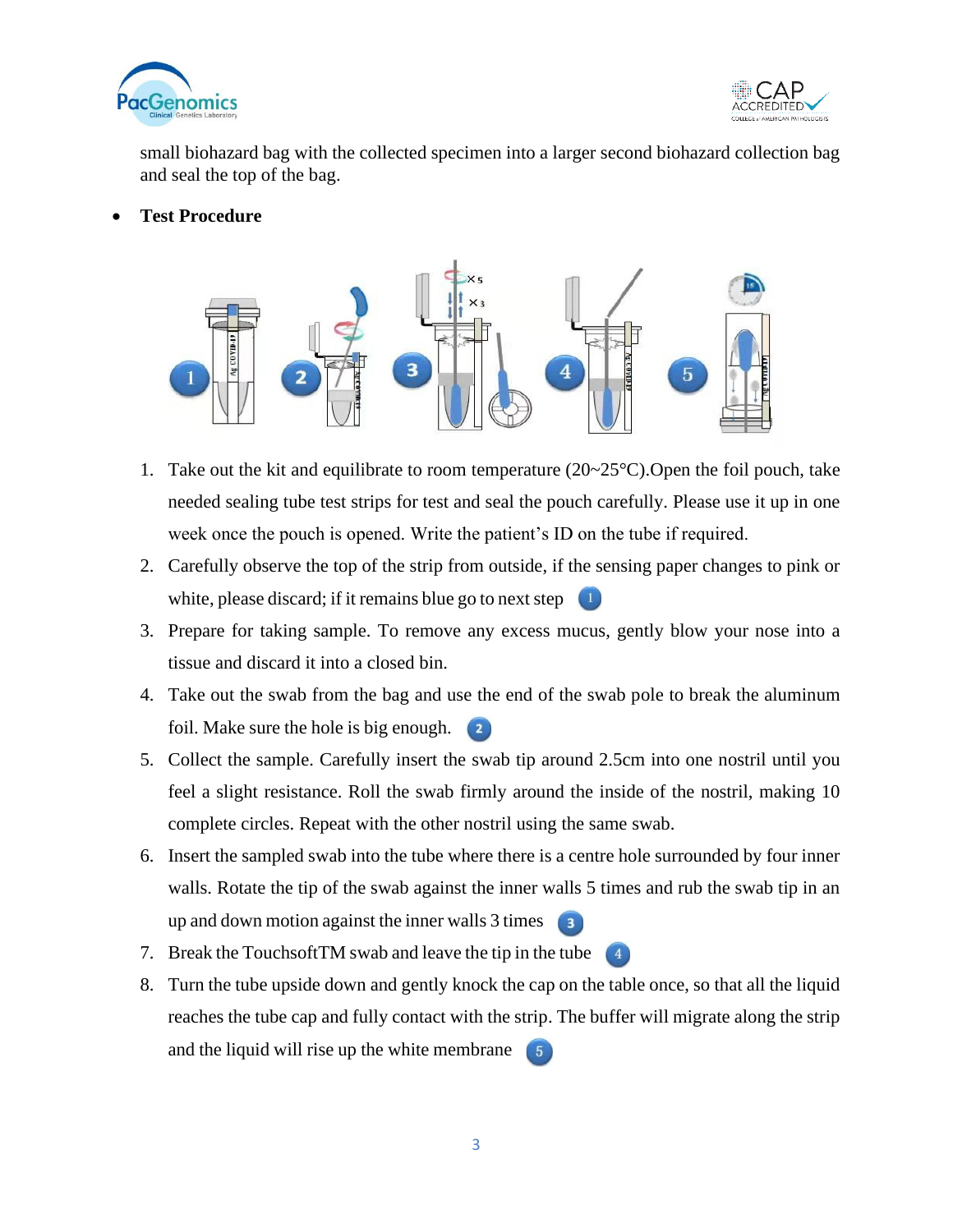



9. Interpret the result after 15 minutes referring to the Reference card. (The strip in this creative sealing tube can avoid false signal caused by back migration of strip in the cassette).

#### • **Interpretation of results**

The detection results of the kit are interpreted according to the following.



**Negative:** Only clear C band appears, which means no COVID-19 antigen was detected

**Positive:** The presence of both C band and T band, no matter T band is clear or vague, which means that COVID-19 antigen was detected.

**Invalid:** No colored band appears in C zone, no matter whether T band appears. It is necessary to retest with a new tube test strip.

### • **Limitations**

- 1. Negative result may occur if the level of antigen in sample is below the test LoD.
- 2. Negative result, from patient with symptom onset beyond seven days, should be treated as presumptive and confirmation with a molecular assay, if necessary, patient management may be performed.
- 3. Positive test results do not differentiate between SARS-CoV and COVID-19\, nor do not rule out co-infections with other pathogens.
- 4. False negative may occur if specimen is improperly collected, transported or handled, if inadequate extraction buffer is used (e.g., <12 drops)., or if specimen swab is not twirled within the test tube.
- 5. If the differenetation of specific SARS virus and strain is needed, additional testing, in consultation with state local public health departments, is require.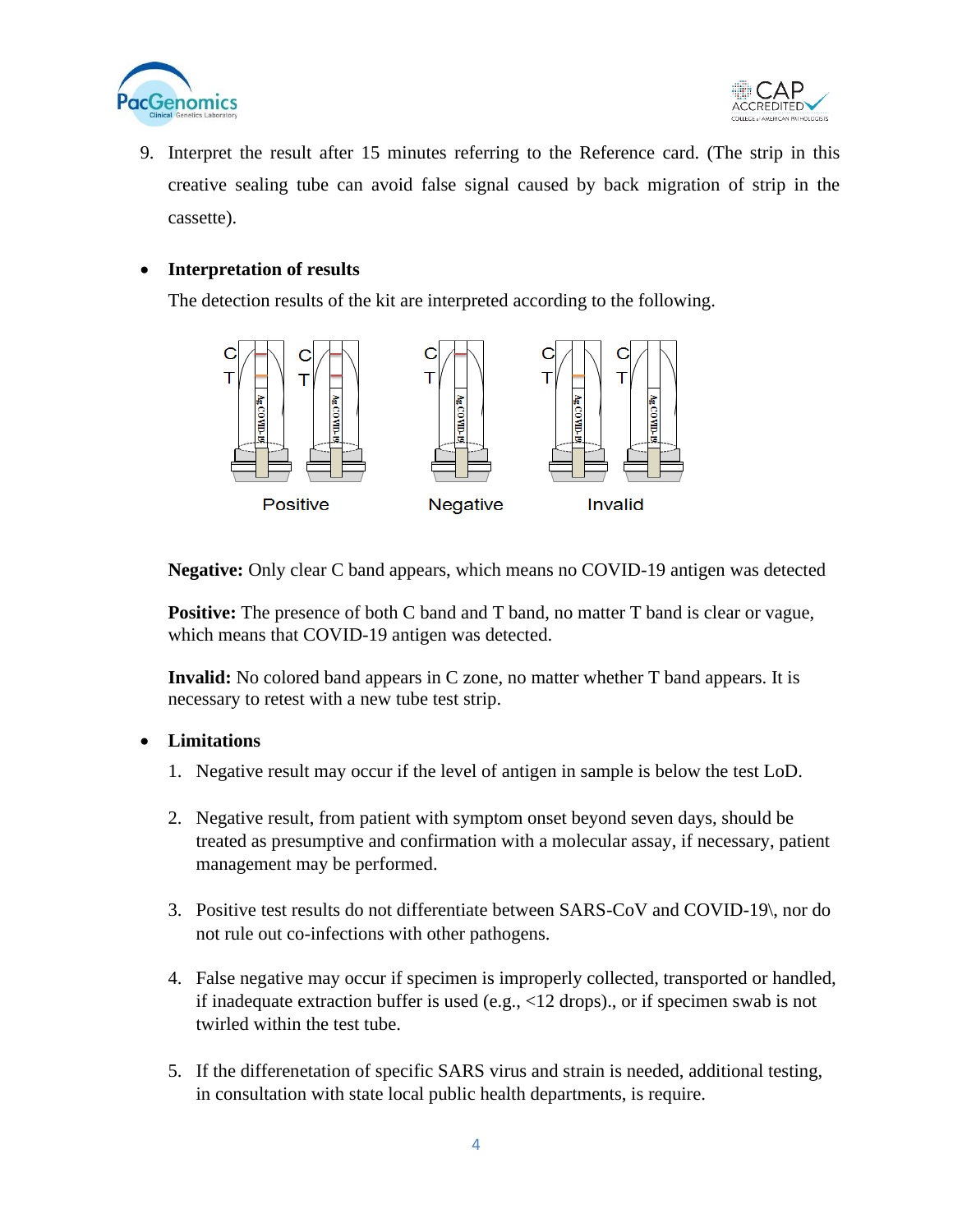



#### • **Limit of Detection (LoD) - Analytical Sensitivity:**

The Limit of Detection (LoD) of the Amazingbio COVID-19 Antigen Sealing Tube Test Strip (Colloidal Gold) was determined using limiting dilutions of gamma irradiation inactivated SARS-CoV-2 (BEI Resources, Manassas, VA). The BEI Resources material is a preparation of SARS-Related Coronavirus 2 (SARS-CoV02), isolated USA-WA1/2020 (Catalog No. NR-52287, Lot: 70039068) that has been inactivated by gamma irradiation. The substance was supplied frozen at a concentration of 2.8 x  $10^6$  TCID<sub>50</sub>/mL.

The strain was spiked into the pooled swab matrix obtained from multiple healthy volunteers (negative COVID-19 confirmed by RT-PCR method) eluted in sample extraction buffer and prepare positive samples. SARS-CoV-2 was diluted according to the dilution ratio on the table below; serial dilutions of the characterized SARS-CoV-2 were then tested in three (3) replicates. The lowest concentration at which all 3 replicates were positive was treated as the tentative LoD for each test. The LoD of each test was then confirmed by testing 20 replicates with concentrations at the tentative limit of detection. The final LoD of each test was determined to be the lowest concentration resulting in positive detection of 20 out of 20 replicates.

The confirmed LoD for Amazingbio COVID-19 Antigen Sealing Tube Test Strip (Colloidal Gold) using a reference control gamma irradiation inactivated SARS-CoV-2 was  $312$  TCID<sub>50</sub>/mL. The tables below summarizes the data from the LoD study:

| <b>Spiking Concentration</b> | <b>Tests (Triplicates)</b> |                |        |
|------------------------------|----------------------------|----------------|--------|
| (TCID <sub>50</sub> /mL)     |                            | $\overline{2}$ | 3      |
| 10,000                       | $^{+}$                     | $^{+}$         | $^{+}$ |
| 5000                         | $+$                        | $^{+}$         | $^{+}$ |
| 2500                         | $^{+}$                     | $\,+\,$        | $^{+}$ |
| 1250                         | $^{+}$                     | $^{+}$         | $^{+}$ |
| 625                          | $^{+}$                     | $^{+}$         | $^{+}$ |
| 312                          | $^{+}$                     | $\,+\,$        | $^{+}$ |
| 156                          | $^{+}$                     | $^{+}$         |        |
| 78                           |                            |                |        |

## **Table 1 Estimation of LoD**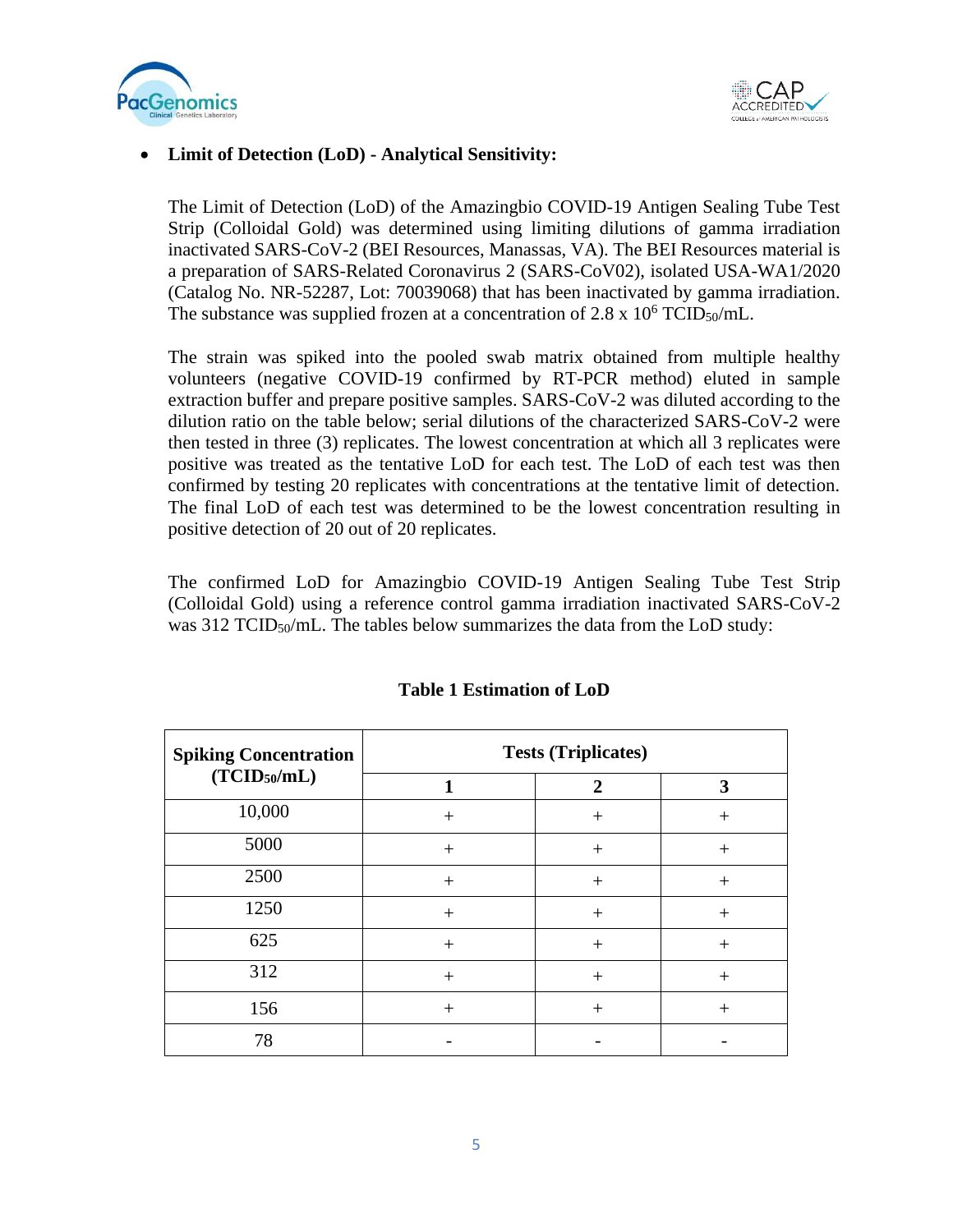



| <b>Tests</b>   | Concentration (312<br>$TCID_{50}/mL)$ | Concentration (156<br>$TCID_{50}/mL)$ |
|----------------|---------------------------------------|---------------------------------------|
| $\mathbf{1}$   | $\boldsymbol{+}$                      | $\! + \!$                             |
| $\overline{2}$ | $^{+}$                                | $^{+}$                                |
| 3              | $^{+}$                                | $^{+}$                                |
| $\overline{4}$ | $^{+}$                                | $\ddot{}$                             |
| 5              | $^{+}$                                | $^{+}$                                |
| 6              | $\boldsymbol{+}$                      | $\overline{a}$                        |
| $\overline{7}$ | $\boldsymbol{+}$                      | $^{+}$                                |
| $8\,$          | $^{+}$                                | $^{+}$                                |
| 9              | $+$                                   | $^{+}$                                |
| 10             | $+$                                   | $^{+}$                                |
| 11             | $\boldsymbol{+}$                      |                                       |
| 12             | $\boldsymbol{+}$                      | $^{+}$                                |
| 13             | $+$                                   | $^{+}$                                |
| 14             | $^{+}$                                | $^{+}$                                |
| 15             | $\boldsymbol{+}$                      | $^{+}$                                |
| 16             | $^{+}$                                |                                       |
| 17             | $\ddot{}$                             | $^{+}$                                |
| 18             | $\boldsymbol{+}$                      | $^{+}$                                |
| 19             | $^{+}$                                | $^{+}$                                |
| 20             | $\! + \!$                             | $^{+}$                                |

## **Table 2 Verification of LoD at 312 TCID50/mL**

## • **Cross reactivity (Analytical Specificity) Study:**

The potential cross-reactivity of the Amazingbio COVID-19 antigen sealing tube test strip (Colloidal Gold) was evaluated by testing twenty-seven (27) commensal and pathogenic microorganisms (Wet testing: 16 viruses, 9 bacteria, 1 yeast, and 1 pooled human nasal wash) that may be present in the nasal cavity. Each organism, virus, bacteria, and yeast were tested in triplicate (3) in the absence or presence of 3x LoD of the heat-inactivated SARS-CoV-2 virus (NR-52287). No cross reactivity or interference was seen with the following microorganisms when tested at the concentration presented in the table below.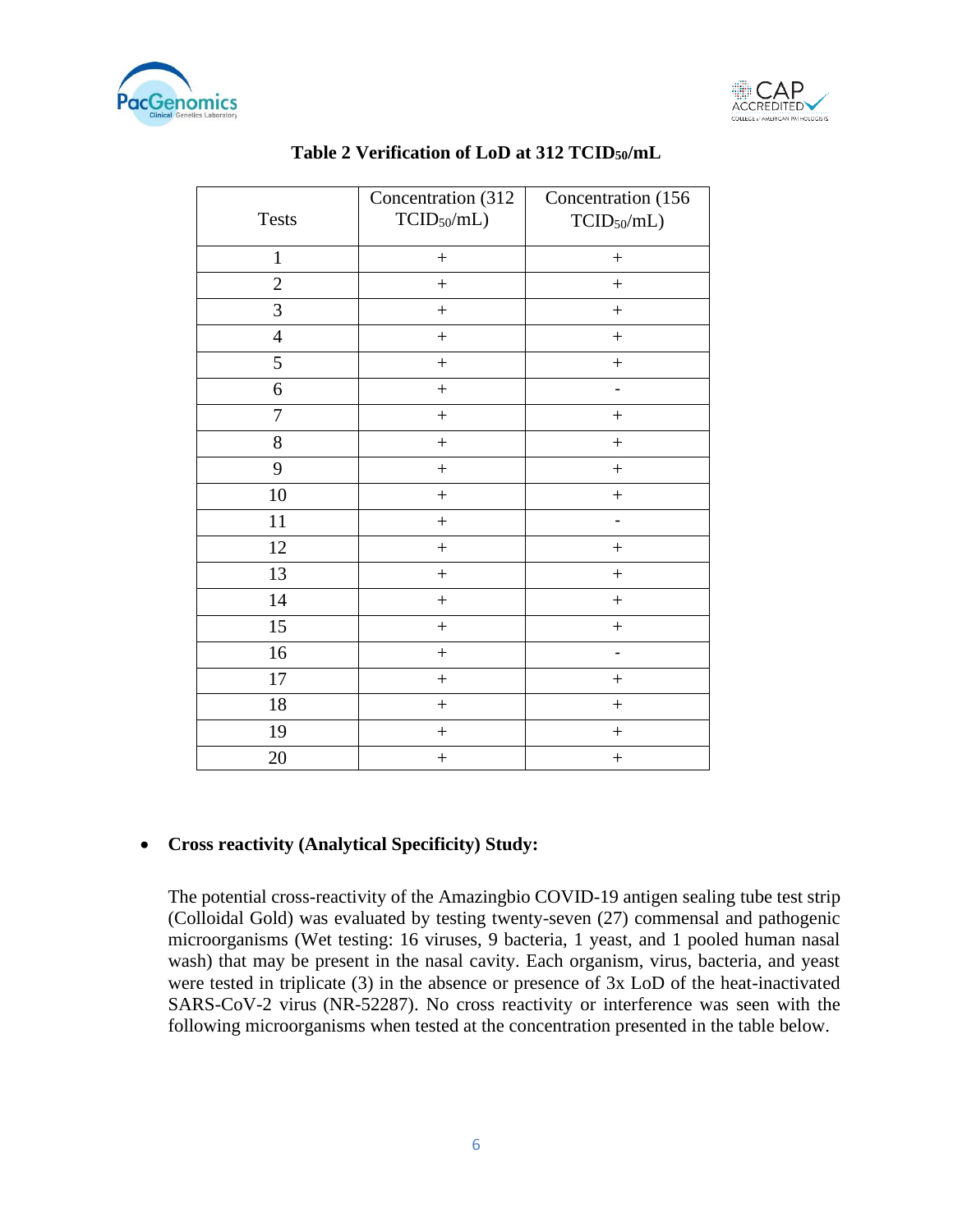



# **Table 3 Amazingbio COVID-19 Antigen Sealing Tube Test Strip (Colloidal Gold) Cross Reactivity**

| Virus/Bacteria/Parasite<br>name             | <b>Strain</b>                                         | <b>Wet-testing</b><br><b>Concentration/</b> In silico<br>testing | <b>Cross Reactivity</b><br><b>Results</b><br>(Number of<br>Positive/Total) |
|---------------------------------------------|-------------------------------------------------------|------------------------------------------------------------------|----------------------------------------------------------------------------|
| Human coronavirus                           | 229E                                                  | $1.6 \times 10^{5.0}$ TCID <sub>50</sub> /mL                     | No Cross-<br>Reactivity (0/3)                                              |
| Human coronavirus                           | OC43                                                  | $1.6 \times 10^{5.0}$ TCID <sub>50</sub> /mL                     | No Cross-<br>Reactivity (0/3)                                              |
| Human coronavirus                           | NL63                                                  | $1.6 \times 10^{3.0}$ TCID <sub>50</sub> /mL                     | No Cross-<br>Reactivity (0/3)                                              |
| <b>MERS-coronavirus</b>                     | EMC/2012                                              | $1.6 \times 10^{5.0}$ TCID <sub>50</sub> /mL                     | No Cross-<br>Reactivity (0/3)                                              |
| Adenovirus                                  | Serotype 5                                            | $1.6 \times 10^{5.0}$ TCID <sub>50</sub> /mL                     | No Cross-<br>Reactivity (0/3)                                              |
| Human metapneumovirus<br>(hMPV)             | TN/91-320                                             | $1.6 \times 10^{5.0}$ TCID <sub>50</sub> /mL                     | No Cross-<br>Reactivity (0/3)                                              |
| Human parainfluenza virus 1                 | HPIV1/FRA/292211<br>06/2009                           | $8.9$ x $10^{5.0}$ TCID <sub>50</sub> /mL                        | No Cross-<br>Reactivity (0/3)                                              |
| Human parainfluenza virus 2                 | $1.0 \times 10^{5.0}$ TCID <sub>50</sub> /mL<br>Greer |                                                                  | No Cross-<br>Reactivity (0/3)                                              |
| Human parainfluenza virus 3                 | <b>NIH 47885</b>                                      | $1.6 \times 10^{5.0}$ TCID <sub>50</sub> /mL                     | No Cross-<br>Reactivity (0/3)                                              |
| Human parainfluenza virus<br>4a             | $M-25$                                                | $1.6 \times 10^{3.0}$ TCID <sub>50</sub> /mL                     | No Cross-<br>Reactivity $(0/3)$                                            |
| Human parainfluenza virus<br>4 <sub>b</sub> | 19503                                                 | $5.0 \times 10^{5.0}$ TCID <sub>50</sub> /mL                     | No Cross-<br>Reactivity (0/3)                                              |
| Influenza A                                 | A/California/07/2009                                  | 5.2 x 10 <sup>5.0</sup> TCID <sub>50</sub> /mL                   | No Cross-<br>Reactivity (0/3)                                              |
| Influenza B                                 | B/Hong<br>Kong/330/2001<br>(Victoria Lineage)         | $1.8 \times 10^{5.0}$ TCID <sub>50</sub> /mL                     | No Cross-<br>Reactivity (0/3)                                              |
| Enterovirus                                 | 71/Tainan/4643/98                                     | $1.6 \times 10^{5.0}$ TCID <sub>50</sub> /mL                     | No Cross-<br>Reactivity (0/3)                                              |
| <b>Respiratory Syncytial Virus</b><br>A     | 1998/12-21                                            | 2.8 x 105.0 TCID <sub>50</sub> /mL                               | No Cross-<br>Reactivity (0/3)                                              |
| Rhinovirus                                  | 16                                                    | $>5.0 \times 10^{3.0}$ TCID <sub>50</sub> /mL                    | No Cross-<br>Reactivity (0/3)                                              |
| Haemophilus influenzae                      | Type B CK                                             | $>10^{4.0}$ cfu/vial*                                            | No Cross-<br>Reactivity (0/3)                                              |
| Streptococcus pneumoniae                    | Z022                                                  | 3.6 x $10^{6.0}$ cfu/mL                                          | No Cross-<br>Reactivity (0/3)                                              |
| Streptococcus pyogenes                      | Z018/M58                                              | $3.9 \times 10^{6.0}$ org/mL                                     | No Cross-<br>Reactivity (0/3)                                              |
| Pooled human nasal wash                     | N/A                                                   | N/A                                                              | No Cross-<br>Reactivity (0/3)                                              |
| Bordetella pertussis                        | 18323 [NCTC<br>10739]                                 | $4.8 \times 10^{6.0}$ cells/mL                                   | No Cross-<br>Reactivity (0/3)                                              |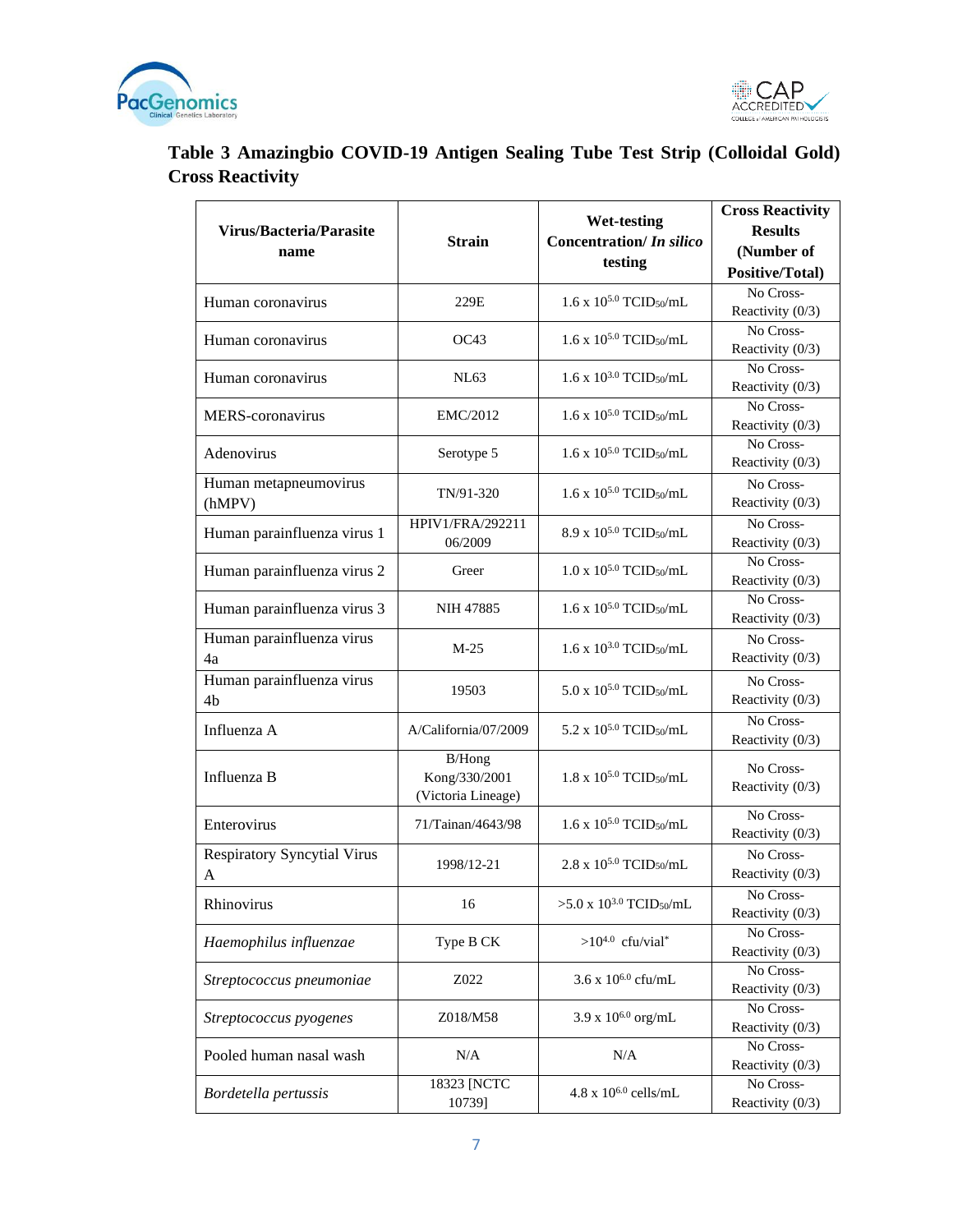



| Virus/Bacteria/Parasite<br>name | <b>Strain</b>    | Wet-testing<br>Concentration/ <i>In silico</i><br>testing | <b>Cross Reactivity</b><br><b>Results</b><br>(Number of<br><b>Positive/Total</b> ) |
|---------------------------------|------------------|-----------------------------------------------------------|------------------------------------------------------------------------------------|
| Mycoplasma pneumoniae           | M <sub>129</sub> | $2.7 \times 10^{6.0}$ cfu/mL                              | No Cross-<br>Reactivity $(0/3)$                                                    |
| Chlamydia pneumoniae            | TW-183           | $9.1 \times 10^{6.0}$ IFU/mL                              | No Cross-<br>Reactivity $(0/3)$                                                    |
| Legionella pnuemophila          | Philadelphia     | $1.9 \times 10^{6.0}$ cfu/mL                              | No Cross-<br>Reactivity $(0/3)$                                                    |
| Staphylococcus aureus           | <b>MRSA</b>      | 6.5 x $10^{5.0}$ cfu/mL                                   | No Cross-<br>Reactivity $(0/3)$                                                    |
| Staphylococcus epidermidis      | MSSE:HER 1292    | $7.7 \times 10^{6.0}$ cfu/mL                              | No Cross-<br>Reactivity $(0/3)$                                                    |
| Candida albicans                | Y537             | 5.0 x $10^{6.0}$ cfu/mL                                   | No Cross-<br>Reactivity $(0/3)$                                                    |

\* No quantitation data provided. The stock concentration on the Certificate of Analysis  $(CoA)$  was  $>10^4$  cfu/vial.

\*\* IFU/mL is Infectious Units per milliliter.

# **Table 4 Amazingbio COVID-19 Antigen Sealing Tube Test Strip (Colloidal Gold) organisms interference**

| Virus/Bacteria/Parasite      |                                    | <b>Wet-testing</b>                           | <b>Interference</b>     |
|------------------------------|------------------------------------|----------------------------------------------|-------------------------|
|                              | <b>Strain</b>                      | <b>Concentration</b>                         | <b>Results (Number</b>  |
| name                         |                                    |                                              | of Positive/Total)      |
| Human coronavirus            | 229E                               | $1.6 \times 10^{5.0}$ TCID <sub>50</sub> /mL | No Interference         |
|                              |                                    |                                              | (3/3)                   |
| Human coronavirus            | OC43                               | $1.6 \times 10^{5.0}$ TCID <sub>50</sub> /mL | No Interference $(3/3)$ |
| Human coronavirus            | NL63                               | $1.6 \times 10^{3.0}$ TCID <sub>50</sub> /mL | No Interference $(3/3)$ |
| MERS-coronavirus             | EMC/2012                           | $1.6 \times 10^{5.0}$ TCID <sub>50</sub> /mL | No Interference $(3/3)$ |
| Adenovirus                   | Serotype 5                         | $1.6 \times 10^{5.0}$ TCID <sub>50</sub> /mL | No Interference $(3/3)$ |
| Human metapneumovirus        | TN/91-320                          | $1.6 \times 10^{5.0}$ TCID <sub>50</sub> /mL |                         |
| (hMPV)                       |                                    |                                              | No Interference $(3/3)$ |
| Human parainfluenza virus 1  | <b>HPIV1/FRA/292211</b><br>06/2009 | 8.9 x $10^{5.0}$ TCID <sub>50</sub> /mL      | No Interference $(3/3)$ |
| Human parainfluenza virus 2  | Greer                              | $1.0 \times 10^{5.0}$ TCID <sub>50</sub> /mL | No Interference $(3/3)$ |
| Human parainfluenza virus 3  | NIH 47885                          | $1.6 \times 10^{5.0}$ TCID <sub>50</sub> /mL | No Interference $(3/3)$ |
| Human parainfluenza virus 4a | $M-25$                             | $1.6 \times 10^{3.0}$ TCID <sub>50</sub> /mL | No Interference $(3/3)$ |
| Human parainfluenza virus 4b | 19503                              | 5.0 x $10^{5.0}$ TCID <sub>50</sub> /mL      | No Interference $(3/3)$ |
| Influenza A                  | A/California/07/2009               | 5.2 x $10^{5.0}$ TCID <sub>50</sub> /mL      | No Interference $(3/3)$ |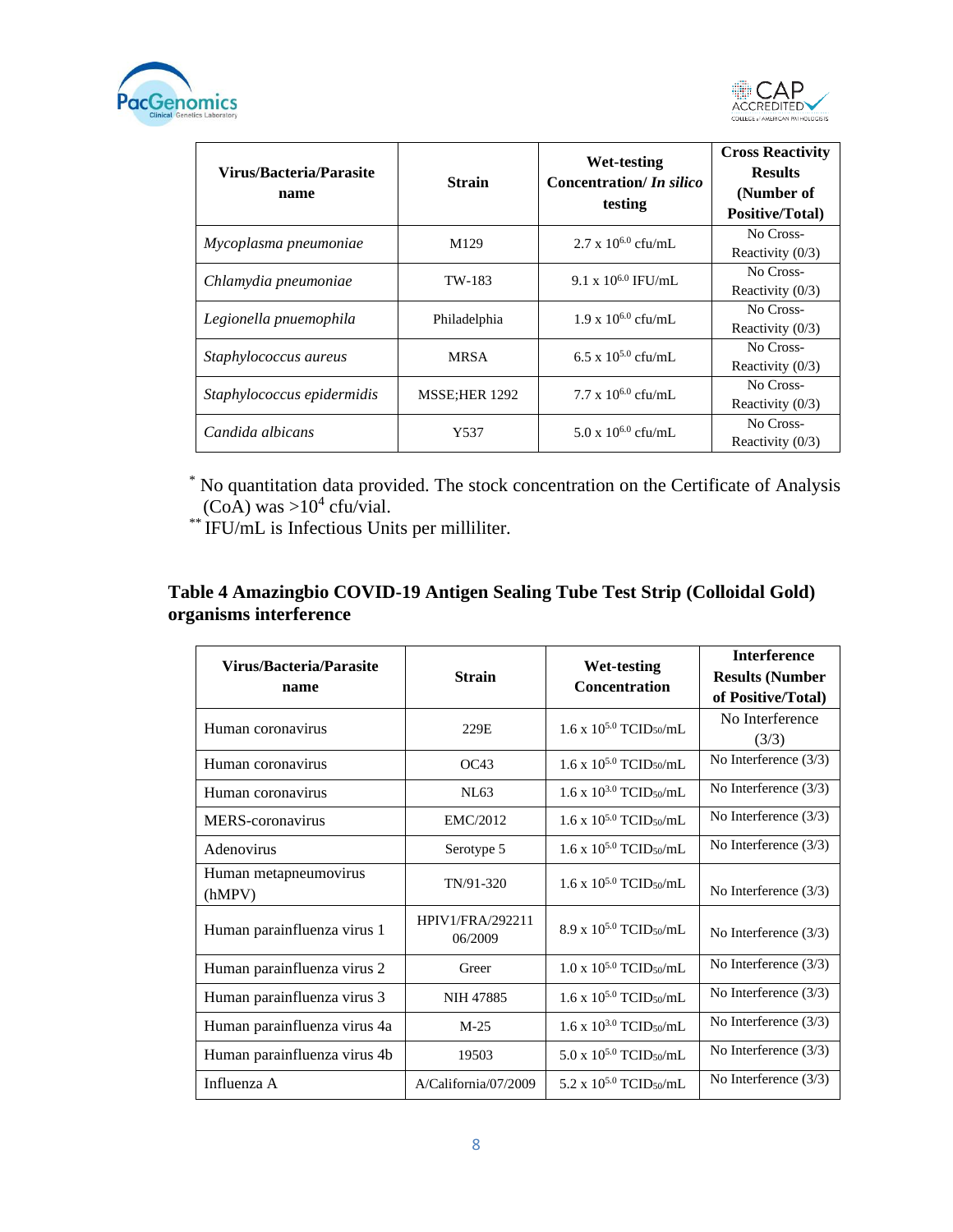



| <b>Virus/Bacteria/Parasite</b><br>name | <b>Strain</b>                                 | <b>Wet-testing</b><br>Concentration          | <b>Interference</b><br><b>Results (Number</b><br>of Positive/Total) |
|----------------------------------------|-----------------------------------------------|----------------------------------------------|---------------------------------------------------------------------|
| Influenza B                            | B/Hong<br>Kong/330/2001<br>(Victoria Lineage) | $1.8 \times 10^{5.0}$ TCID <sub>50</sub> /mL | No Interference $(3/3)$                                             |
| Enterovirus                            | 71/Tainan/4643/98                             | $1.6 \times 10^{5.0}$ TCID <sub>50</sub> /mL | No Interference $(3/3)$                                             |
| <b>Respiratory Syncytial Virus A</b>   | 1998/12-21                                    | $2.8$ x $10^{5.0}$ TCID <sub>50</sub> /mL    | No Interference $(3/3)$                                             |
| Rhinovirus                             | 16                                            | >5.0 x $10^{3.0}$ TCID <sub>50</sub> /mL     | No Interference (3/3)                                               |
| Haemophilus influenzae                 | Type B CK                                     | $>10^{4.0}$ cfu/vial*                        | No Interference $(3/3)$                                             |
| Streptococcus pneumoniae               | Z022                                          | 3.6 x $10^{6.0}$ cfu/mL                      | No Interference (3/3)                                               |
| Streptococcus pyogenes                 | Z018/M58                                      | 3.9 x $10^{6.0}$ org/mL                      | No Interference $(3/3)$                                             |
| Pooled human nasal wash                | N/A                                           | N/A                                          | No Interference $(3/3)$                                             |
| Bordetella pertussis                   | 18323 [NCTC<br>10739]                         | $4.8 \times 10^{6.0}$ cells/mL               | No Interference $(3/3)$                                             |
| Mycoplasma pneumoniae                  | M129                                          | $2.7 \times 10^{6.0}$ cfu/mL                 | No Interference (3/3)                                               |
| Chlamydia pneumoniae                   | TW-183                                        | 9.1 x 10 <sup>6.0</sup> IFU/mL               | $\overline{No}$ Interference (3/3)                                  |
| Legionella pnuemophila                 | Philadelphia                                  | $1.9 \times 10^{6.0}$ cfu/mL                 | No Interference (3/3)                                               |
| Staphylococcus aureus                  | <b>MRSA</b>                                   | 6.5 x $10^{5.0}$ cfu/mL                      | No Interference $(3/3)$                                             |
| Staphylococcus epidermidis             | <b>MSSE;HER 1292</b>                          | 7.7 x $10^{6.0}$ cfu/mL                      | No Interference $(3/3)$                                             |
| Candida albicans                       | Y537                                          | 5.0 x $10^{6.0}$ cfu/mL                      | No Interference $(3/3)$                                             |

#### • **Endogenous Interference Substances Studies:**

Endogenous interference substances studies of the Amazingbio COVID-19 Antigen Sealing Tube Test Strip (Colloidal Gold) were evaluated by testing the following substances listed in the table below. Each substance was tested in triplicate (3) with 3x LoD, 2250 TCID50/mL, inactivated SARS-CoV-2 virus (NR-52287). All samples tested produced expected results, demonstrating that the Amazingbio COVID-19 Antigen Sealing Tube Test Strip (Colloidal Gold) performance was not affected by any of the 14 potentially interfering substances listed in the table 5 below.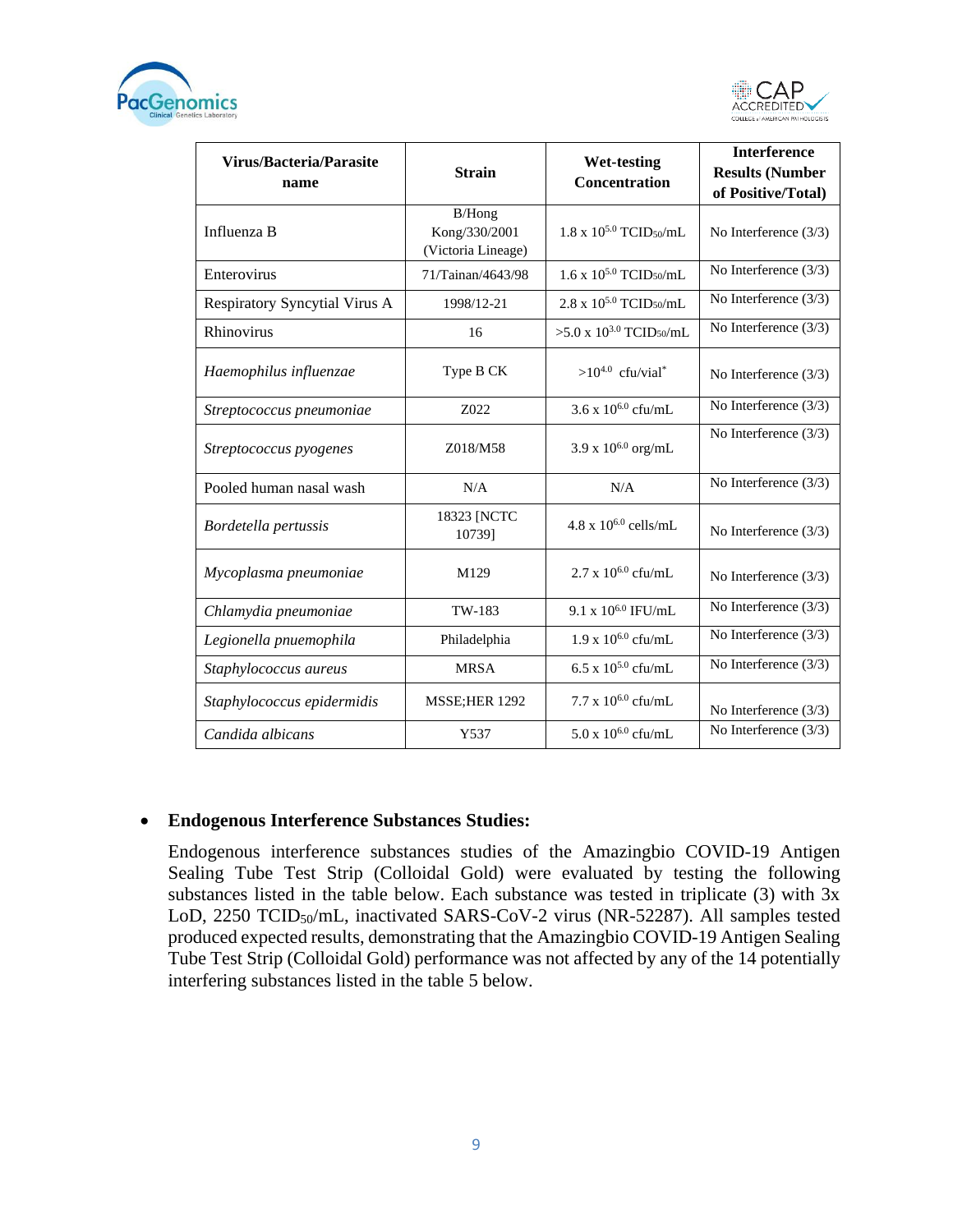



| Table 5 Endogenous interference study of Amazingbio COVID-19 Antigen Sealing |  |  |
|------------------------------------------------------------------------------|--|--|
| <b>Tube Test Strip (Colloidal Gold)</b>                                      |  |  |

| <b>Potential</b>                 |                                                  |                                 |                                              |
|----------------------------------|--------------------------------------------------|---------------------------------|----------------------------------------------|
| <b>Interfering</b>               | <b>Active Ingredient</b>                         | <b>Test concentration</b>       | <b>Results (Number</b><br>of Positive/Total) |
| <b>Substances</b>                |                                                  |                                 |                                              |
| Whole Blood                      | Blood (human)                                    | 4 % V/V                         | No Interference $(3/3)$                      |
| Mucin                            | Mucin protein, Type I-S                          | $0.5\%$ W/V                     | No Interference $(3/3)$                      |
| Chloraseptic                     | Benzocaine, Menthol                              | $0.15 %$ W/V $(1.5mg/ml)$       | No Interference $(3/3)$                      |
| Naso Gel (NeiMed)                | Saline                                           | 5.0 % V/V                       | No Interference $(3/3)$                      |
| Nasal Spray                      | Phenylephrine                                    | 15.0 % V/V                      | No Interference $(3/3)$                      |
| Afrin                            | Oxymetazoline                                    | 15.0 % V/V                      | No Interference $(3/3)$                      |
| Zicam                            | Oxymetazoline, Hydrochloride                     | 5.0 % V/V                       | No Interference $(3/3)$                      |
| <b>Nasal Spray</b><br>(Cromolyn) | Cromolyn sodium                                  | 15.0 % V/V                      | No Interference $(3/3)$                      |
| Alkalol                          | Galphimia glauca, Luffa<br>operculata, Sabadilla | 1:10 dilution                   | No Interference $(3/3)$                      |
| Sore Throat Phenol<br>Spray      | Phenol                                           | 15.0 % V/V                      | No Interference $(3/3)$                      |
| Tobramycin                       | Tobramycin                                       | $0.0004\%$ W/V (4ug/ml)         | No Interference $(3/3)$                      |
| Mupirocin                        | Mupirocin                                        | $1.0 %$ W/V (10mg/ml)           | No Interference $(3/3)$                      |
| Fluticasone<br>Propionate        | Fluticasone propionate<br>(glucocorticoid)       | 5.0 % V/V                       | No Interference $(3/3)$                      |
| Tamiflu                          | Oseltamivir                                      | $0.5\%$ W/V $(5 \text{ mg/mL})$ | No Interference $(3/3)$                      |

## • **High-dose Hook Effect:**

The high-dose hook effect of the Amazingbio COVID-19 Antigen Sealing Tube Test Strip (Colloidal Gold) was evaluated by testing the following serial dilutions of the characterized SARS-CoV-2 listed in the table. No high dose hook effect was observed when tested with up to a concentration of 1.5 x  $10^{5.0}$  or  $1.0$  x  $10^{5.0}$  TCID<sub>50</sub>/mL of the inactivated SARS-CoV-2 virus (NR-52287) to the Hercin 2019-nCoV Antigen Test Kit.

**Table 6 High-dose hook effect of Amazingbio COVID-19 Antigen Sealing Tube Test Strip (Colloidal Gold)**

| <b>SARS-CoV-2 Concentration</b><br>(TCID <sub>50</sub> /mL) | <b>High-dose Hook Effect</b><br><b>Test Results (Number of Positive/Total)</b> |
|-------------------------------------------------------------|--------------------------------------------------------------------------------|
| $1.5\times10^{5.0}$                                         | Not Identified $(3/3)$                                                         |
| $1.0\times10^{5.0}$                                         | Not Identified $(3/3)$                                                         |